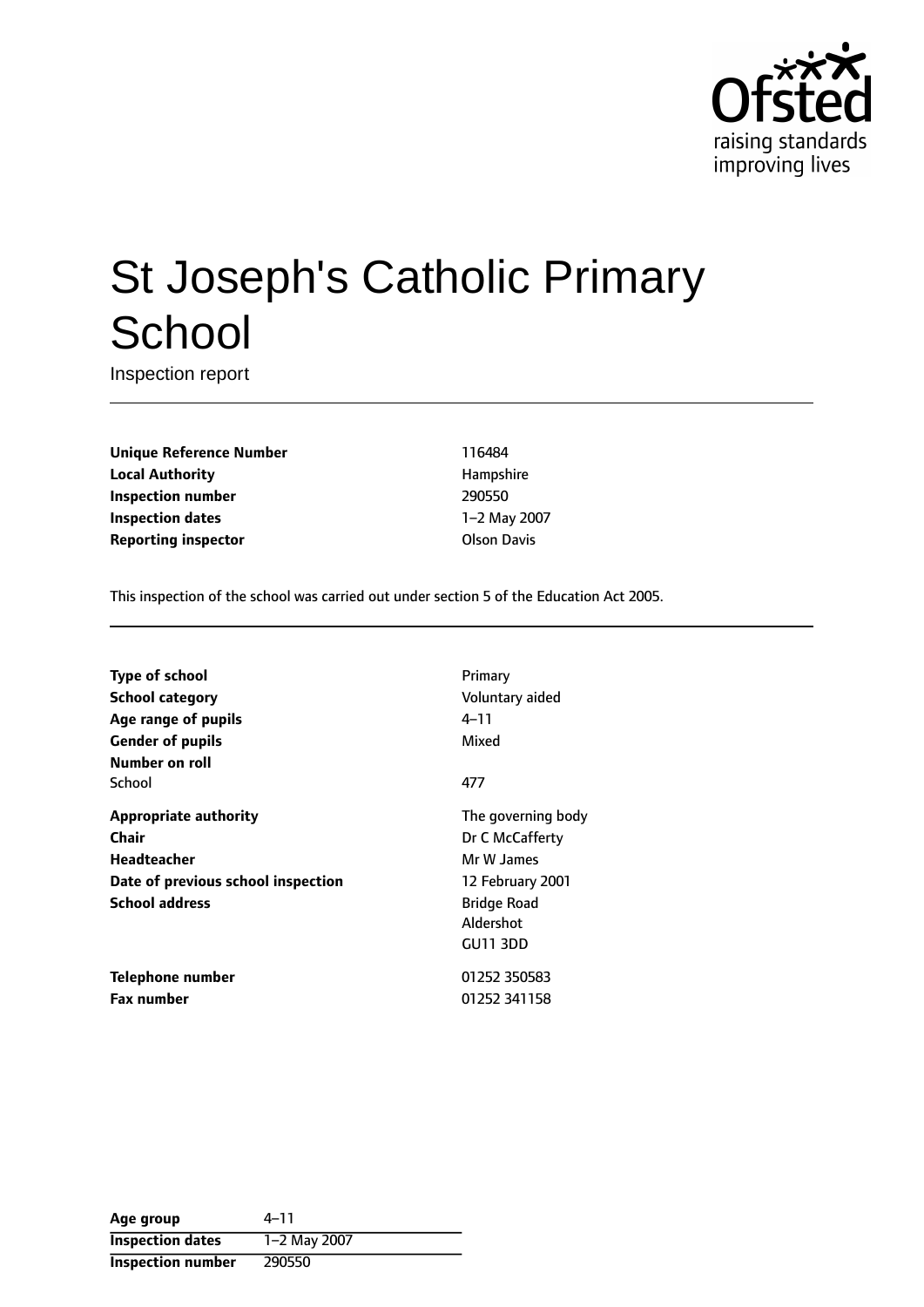.

© Crown copyright 2007

#### Website: www.ofsted.gov.uk

This document may be reproduced in whole or in part for non-commercial educational purposes, provided that the information quoted is reproduced without adaptation and the source and date of publication are stated.

Further copies of this report are obtainable from the school. Under the Education Act 2005, the school must provide a copy of this report free of charge to certain categories of people. A charge not exceeding the full cost of reproduction may be made for any other copies supplied.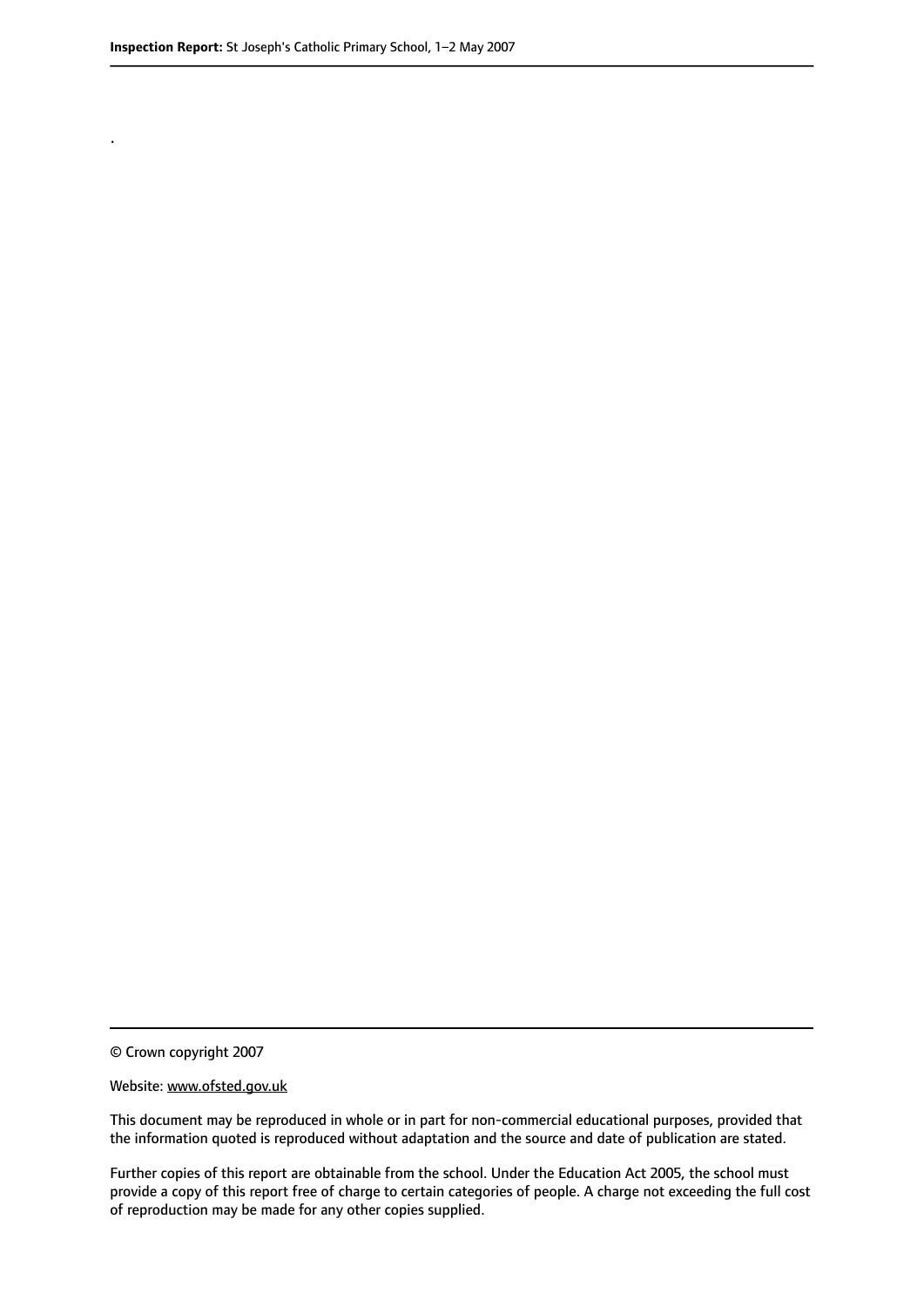# **Introduction**

The inspection was carried out by three Additional Inspectors.

#### **Description of the school**

St Joseph's is a large primary school. The proportion of pupils entitled to free school meals is lower than average. The proportion of pupils with learning difficulties and disabilities is above the national average. Most pupils come from White British backgrounds. About one in five comes from minority ethnic groups. The proportion of pupils with English as an additional language is lower than in most schools and there are no pupils at the early stages of learning English. There is pre-school care, after-school care, breakfast club and a Nursery provided by the school.

#### **Key for inspection grades**

| Grade 1 | Outstanding  |
|---------|--------------|
| Grade 2 | Good         |
| Grade 3 | Satisfactory |
| Grade 4 | Inadequate   |
|         |              |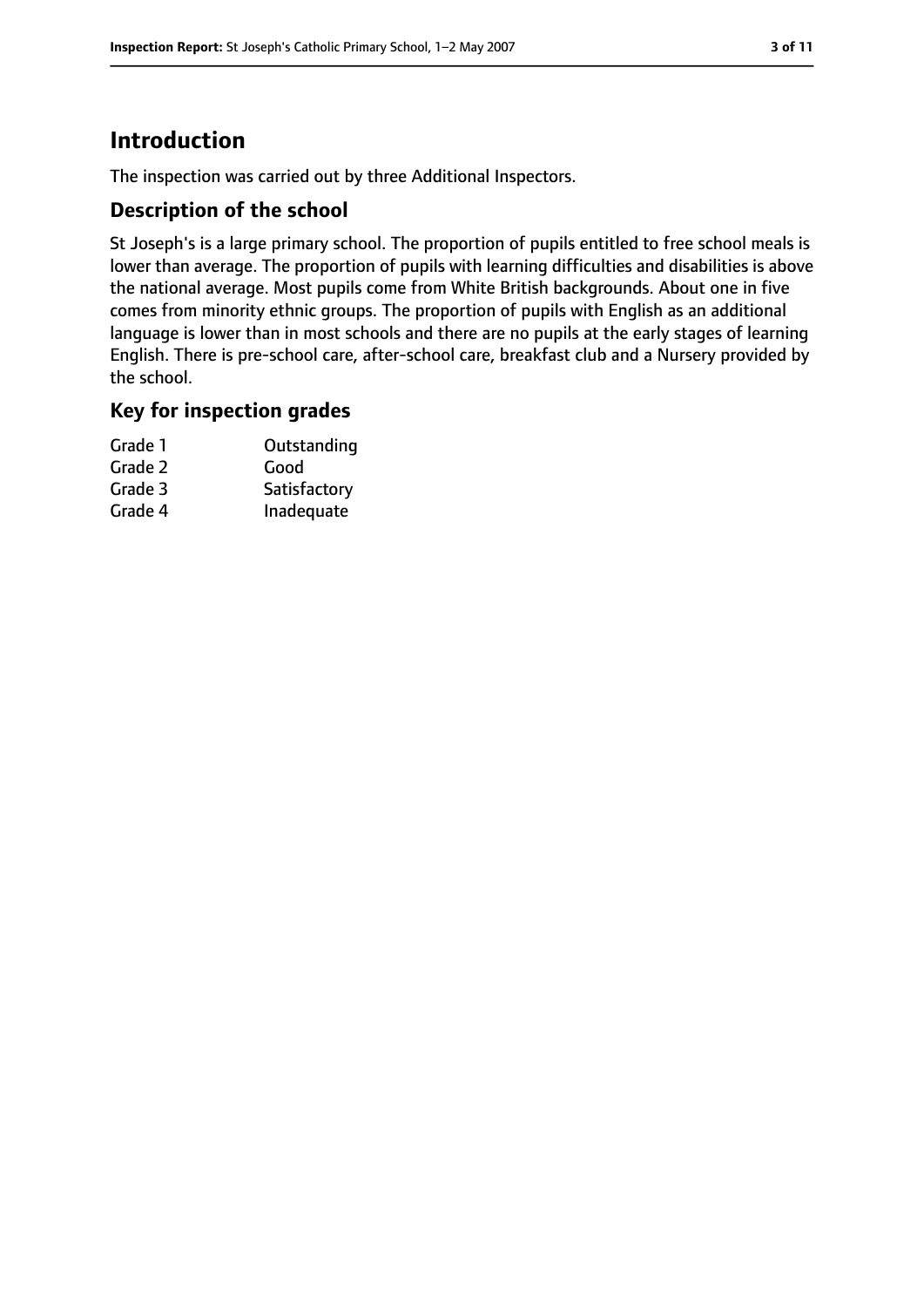# **Overall effectiveness of the school**

#### **Grade: 2**

St. Joseph's is a good school with outstanding features. Under the purposeful leadership of the headteacher and deputy, teachers and other staff are continually driving the school forward to provide what is best for pupils. As a result, pupils achieve well and their personal development and well-being are outstanding. They show confidence and enjoyment in their learning. The large majority of parents think highly of the school. One parent said, 'A wonderful school, with a very caring, family, welcoming atmosphere. I have been so pleased with my children's progress, and development of their confidence and self-esteem.'

Teaching in the Foundation Stage is good and provides a stimulating range of experiences for children. Skilled staff help children to make good progress towards the learning goals expected of five-year-olds. Pupils in Years 1 and 2 also achieve well because of good teaching. However, standards in mathematics at the end of Year 2 are not high enough because pupils are not given enough opportunitiesto apply their mathematical knowledge to solve problems. Standards at the end of Year 6 are above average. Previous underachievement in Years 3 to 6 has been eliminated. Achievement is now good because teaching is good and some of it is outstanding. Teachers make effective use of assessment information to set work that is well matched to pupils' varying needs and abilities. Excellent relationships and teachers' high expectations ensure that pupils try hard and behave very well. The staff are innovative and energetic in seeking to improve the school. The school has achieved several national awards recognising its good practice in various areas, for example, in the arts and information and communication technology (ICT).

A particular strength of the school is the excellent care, guidance and support it provides for its pupils. Pupils know that they can count on adults in the school to keep them safe and to help them in the learning. Their contribution to the school community is very strong. Strong community and partnership links enrich pupils' experiences and provide many benefits to their learning.

Pupils are motivated by the stimulating activities within the good curriculum, which contributes to their good progress. One pupil said, 'I cannot say which is my favourite lesson because I enjoy them all.' The curriculum is particularly successful in meeting the needs of pupils with learning disabilities and disabilities. An important aspect is the excellent enrichment to the curriculum that contributes greatly to pupils' skills and enjoyment of school. Pupils' good basic skills in numeracy, literacy and ICT and their well developed social skills prepare them well for the next stage of their education.

Good leadership and management, a clear sense of purpose and a strong commitment from staff successfully underpin the school's work. In view of the recent rapid progress in raising standards, the school is well placed to improve further. Governors provide good support to the school and successfully hold it to account for the standards achieved by pupils. They have been instrumental in setting up out-of-school provision, and so forging closer links between the school and its community.

#### **What the school should do to improve further**

• Raise standards in mathematics at the end of Year 2 by providing more opportunities for pupils to apply their mathematical knowledge to solve problems.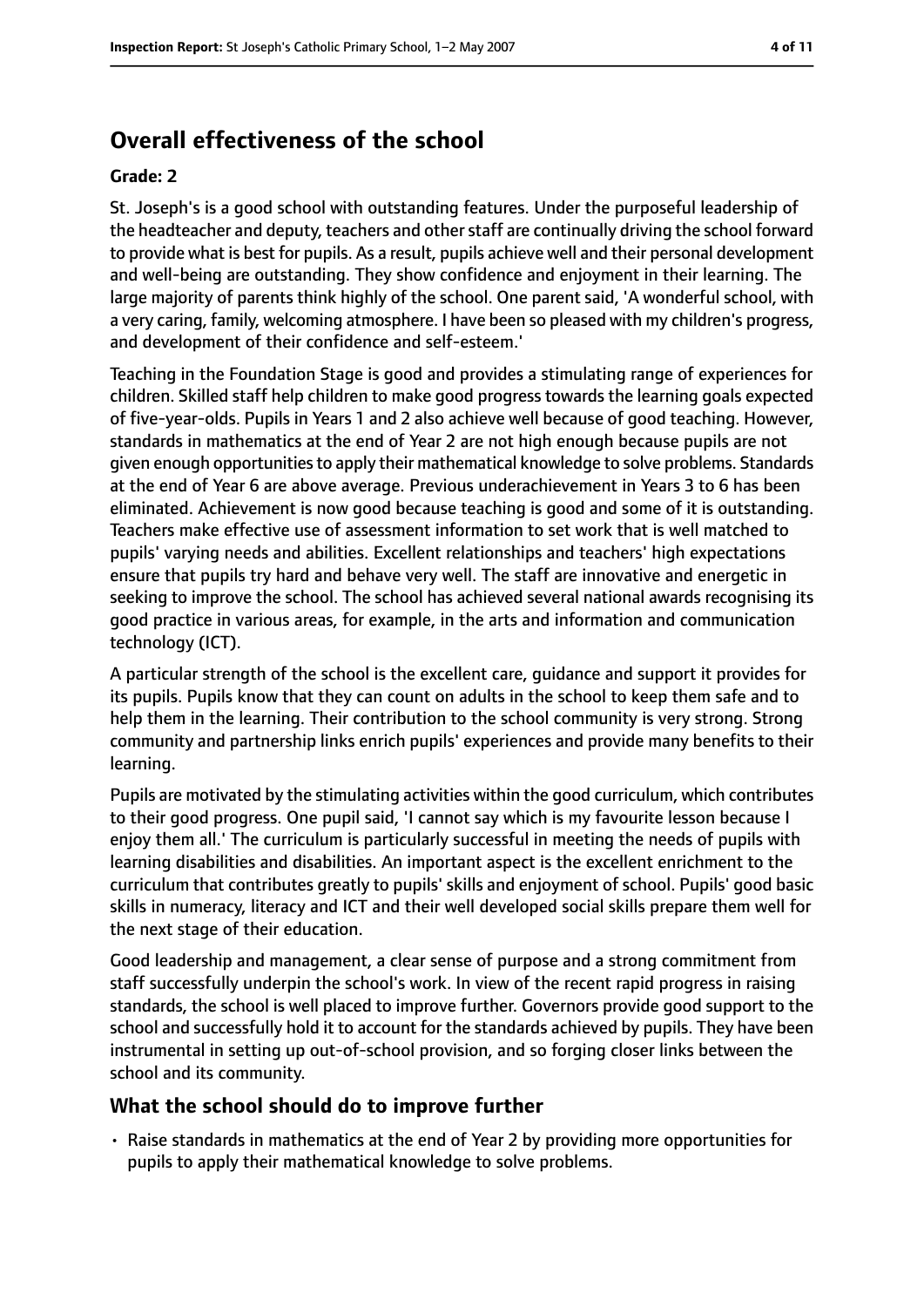## **Achievement and standards**

#### **Grade: 2**

Pupils achieve well from their starting points to attain above average standards. Reception children start school in the Foundation Stage with generally below average knowledge and skills. The majority reach the standards expected in all areas of learning by the time they enter Year 1. They make particularly good progress in their personal, social and emotional development. Standards at the end of Year 2 are consistently above average but pupils' performance in mathematics is not as strong as their performance in reading and writing. Although pupils have good numerical skills they sometimes have difficulty in applying their knowledge to solve problems.

Standards at the end of Year 6 have been consistently above average since the last inspection. However, results of national tests in 2004 and 2005 revealed some underachievement by more able pupils. As a result of improvements made by the headteacher and staff, pupils' rate of progressimproved significantly in 2006. Pupils did exceptionally well in the national assessments in English. The school met its challenging targets. The school's tracking of pupils' progress shows that the current Year 6 are making good progress and are well on their way to achieving high standards in English, mathematics and science.

Pupils with learning difficulties and disabilities are well supported so that they make good progress. Pupils from minority ethnic backgrounds and pupils with English as an additional language make the same good progress as their class-mates.

## **Personal development and well-being**

#### **Grade: 1**

Pupils develop in confidence and self-esteem throughout their school years. They work well in groups, take responsibility for their own learning and put a great deal of effort into their work. They thoroughly enjoy school because, 'Teachers are friendly and they help you out a lot'. As a result, attendance is above average. Participation in the School Council and Healthy School Committee enables pupils to take on responsibilities and to have a very strong say in school improvements. Pupils make decisions about which charities they will support through their fund-raising activities. Older pupils make a very good job of running the 'buddy' system to support Year 2 children. Pupils have an excellent understanding of what makes a healthy lifestyle. At break times they are active and there is a high take up of the many sporting activities and clubs on offer.

Spiritual, moral, social and cultural development is outstanding. This is reflected in pupils' excellent behaviour. Pupils gain strong awareness of spiritual and cultural values through assemblies and lessons in art, music, personal, social, and health education (PSHE) and religious education.

## **Quality of provision**

## **Teaching and learning**

#### **Grade: 2**

The quality of teaching and learning is good. During the inspection, some outstanding teaching was observed throughout the school. Relationships between teachers and pupils are excellent. Pupils clearly enjoy their lessons and delight in the progress that they make as they learn new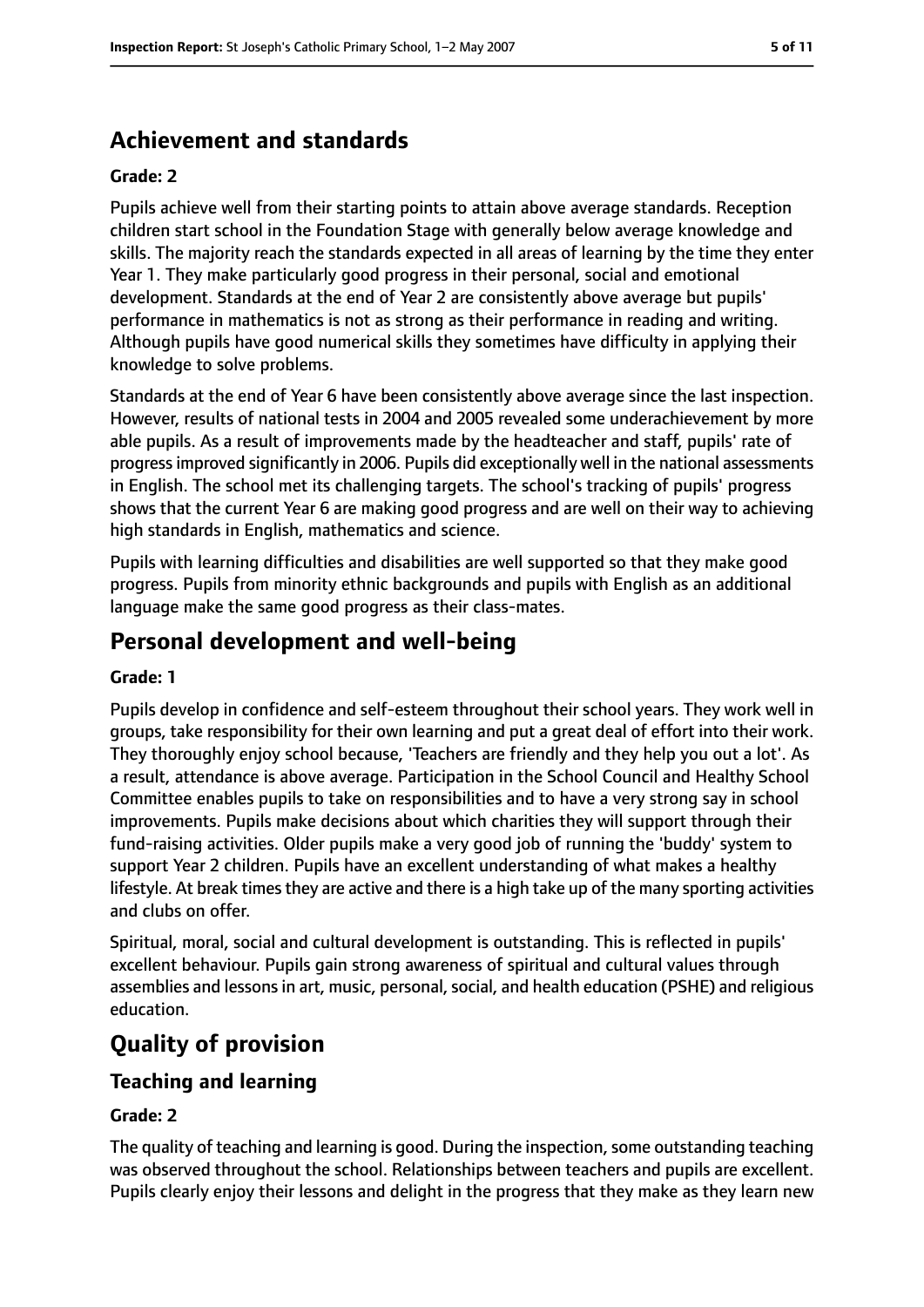skills. This is because teachers make skilled use of assessment information to match work to the right level for pupils so that they all make good progress. Pupils appreciate the useful comments that teachers make both verbally and in writing to help them improve their work. Teachers make good use of resources such as interactive whiteboards to explain ideas clearly to pupils and to encourage pupils' active participation. On occasions, however, teachers do not provide sufficient opportunities for pupils to clarify their thinking by discussing their work.

Pupils benefit greatly from the specialist teaching they receive, especially in music and ICT. Skilled teaching assistants work closely with teachers to provide good help for pupils with learning difficulties and disabilities.

#### **Curriculum and other activities**

#### **Grade: 2**

The curriculum is well matched to the needs of pupils. It is particularly strong in promoting pupils' basic skills in literacy and numeracy. As a result, most pupils achieve well in these areas. However, the mathematics curriculum for pupils in Years 1 and 2 provides insufficient opportunities for them to apply their mathematical knowledge to solve practical problems. Teachers make good links between subjects to enhance pupils' learning. ICT is used well to support pupils' work in other areas. Pupils learn to lead healthy lives and to adopt safe practices through a well planned personal, social and health education programme. Provision for gifted and talented pupils is good.

The curriculum is greatly enhanced by a wide range of visits, visitors and special events such as'Arts Week'. These support learning well and contribute to pupils' good cultural development. There is high participation in the extensive range of extra-curricular activities. These develop pupils' physical, personal and social skills and add to their enjoyment of school.

#### **Care, guidance and support**

#### **Grade: 1**

There are rigorous procedures for the safeguarding of pupils and for ensuring their health and safety on site. Pupils feel safe because they know who to turn to if they are upset or worried about anything. They say that rare incidents of unkind behaviour are dealt with promptly and effectively by adults. Pupils are given very good academic guidance. Teachers monitor progress to set challenging targets for pupils. They share assessment information with pupils so that they are clear about what they need to do to improve their work. The school forms excellent partnerships with outside agencies to provide for its vulnerable pupils. There is good provision for identifying and meeting the needs of pupils with learning difficulties and disabilities, and for evaluating their progress. Parents very much appreciate this aspect of the school's work. One wrote, 'My child's special needs have been addressed and accommodated with fantastic sensitivity and professionalism.'

## **Leadership and management**

#### **Grade: 2**

Leadership and management are good. The headteacher and deputy headteacher have a clear vision for the future direction of the school and provide excellent leadership. Subject leaders play their full part in raising standards and improving provision in their areas of responsibility. They ensure that pupils' progress is tracked in great detail so that those in danger of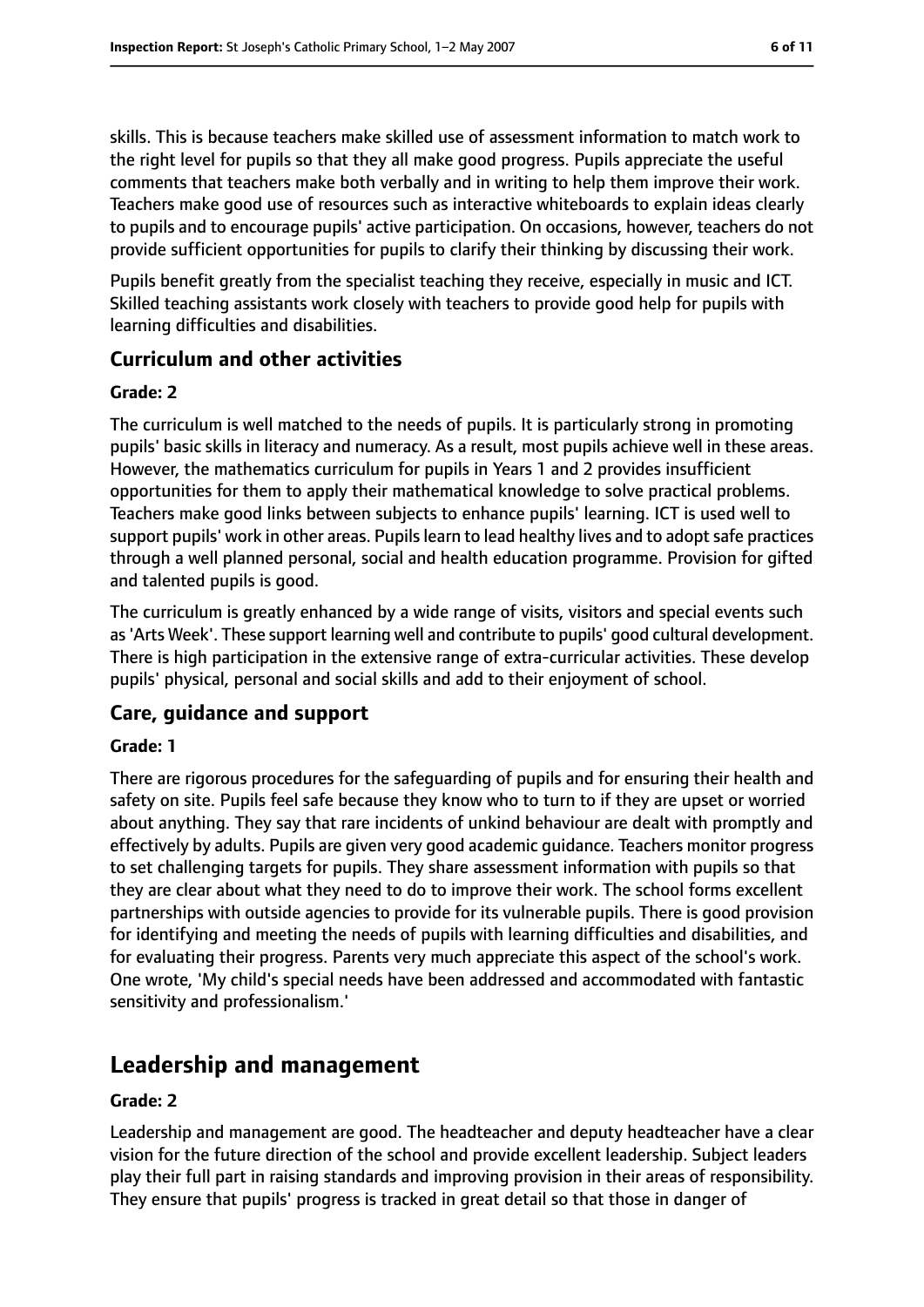underachieving are identified and supported promptly. As a result, underachievement in years 3 to 6 has been tackled successfully and standards are rising further. Rigorous school self-evaluation enables school leaders to have an accurate picture of how well the school is doing. The school improvement plan correctly identifies the key areas for improvement. However, it does not place sufficient emphasis on raising standards in mathematics at the end of Year 2. The quality of teaching and learning is monitored well, with regular observations leading to useful feedback and improvements in practice. The school places great importance on developing its teachers to take on leadership roles. Governors have a good understanding of the school's strategic development through information they request from key staff and from their own effective monitoring. This allows them to play a leading role in the school's development. They make sure that financial resources are used well for the benefit of pupils.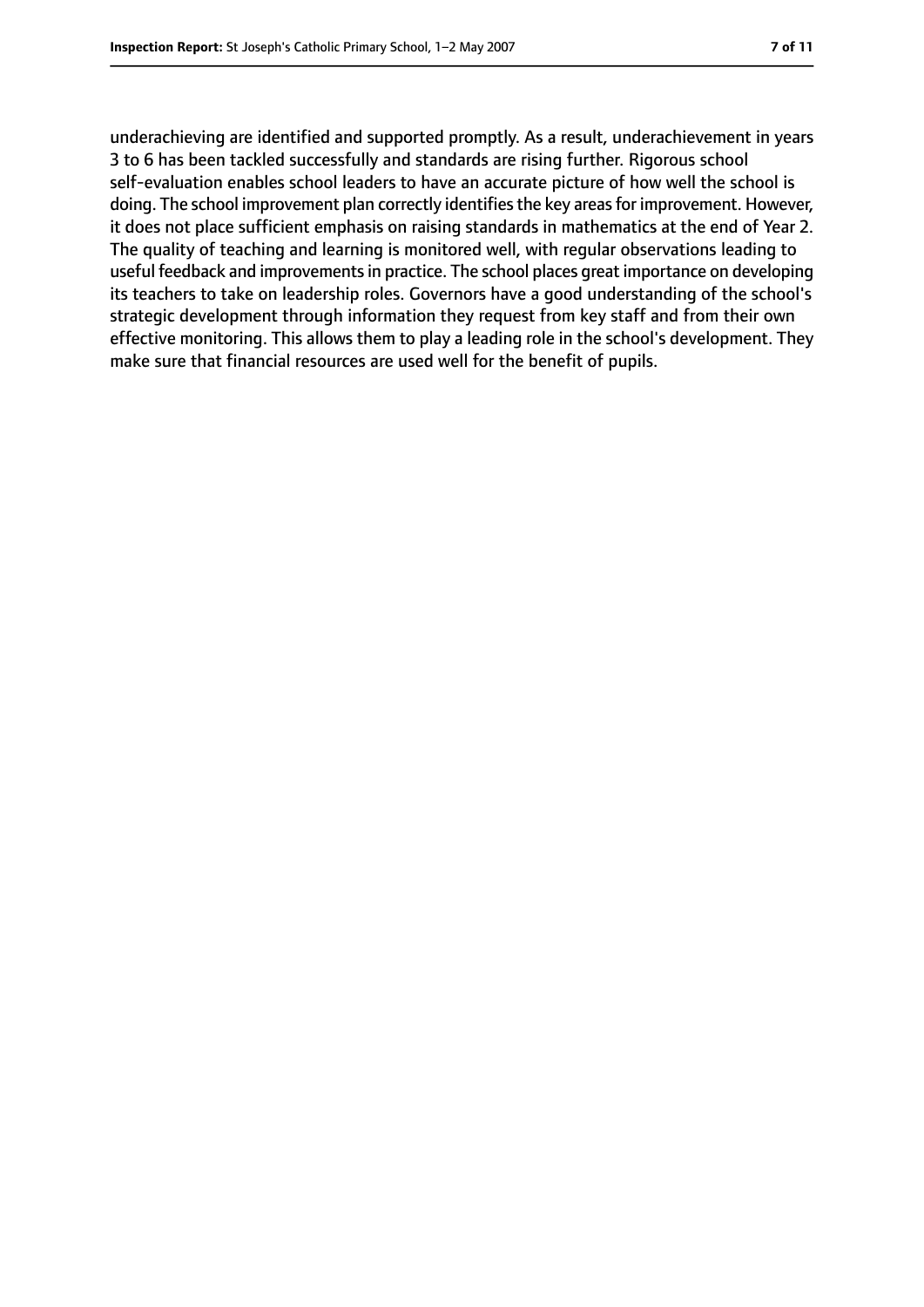**Any complaints about the inspection or the report should be made following the procedures set out in the guidance 'Complaints about school inspection', which is available from Ofsted's website: www.ofsted.gov.uk.**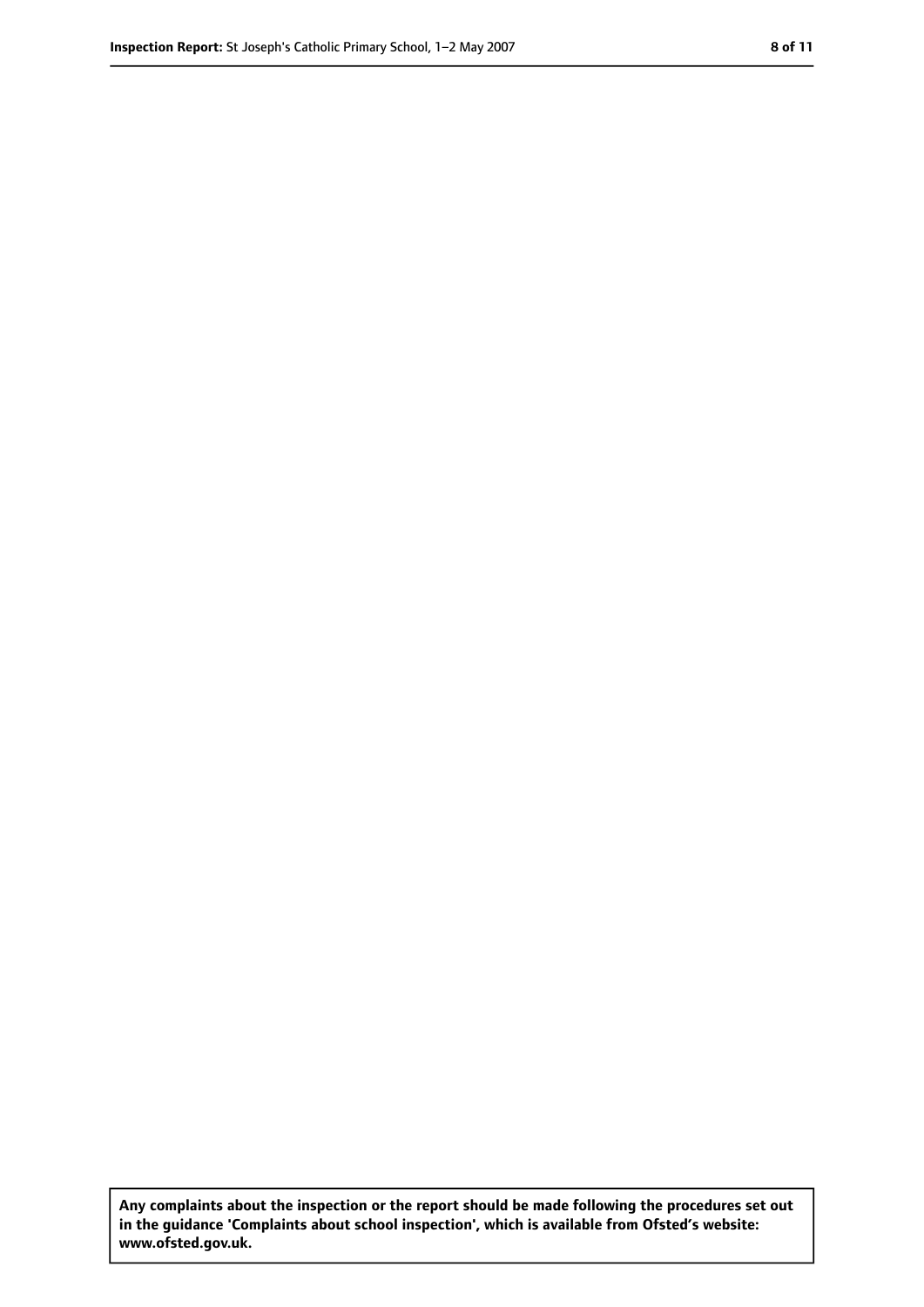#### **Annex A**

# **Inspection judgements**

| Key to judgements: grade 1 is outstanding, grade 2 good, grade 3 satisfactory, and grade 4 $\,$ | <b>School</b>  |
|-------------------------------------------------------------------------------------------------|----------------|
| inadequate                                                                                      | <b>Overall</b> |

## **Overall effectiveness**

| How effective, efficient and inclusive is the provision of education, integrated<br>care and any extended services in meeting the needs of learners? |     |
|------------------------------------------------------------------------------------------------------------------------------------------------------|-----|
| How well does the school work in partnership with others to promote learners'<br>well-being?                                                         |     |
| The quality and standards in the Foundation Stage                                                                                                    |     |
| The effectiveness of the school's self-evaluation                                                                                                    |     |
| The capacity to make any necessary improvements                                                                                                      |     |
| Effective steps have been taken to promote improvement since the last<br>inspection                                                                  | Yes |

## **Achievement and standards**

| How well do learners achieve?                                                                               |  |
|-------------------------------------------------------------------------------------------------------------|--|
| The standards <sup>1</sup> reached by learners                                                              |  |
| How well learners make progress, taking account of any significant variations between<br>groups of learners |  |
| How well learners with learning difficulties and disabilities make progress                                 |  |

## **Personal development and well-being**

| How good is the overall personal development and well-being of the<br>learners?                                  |  |
|------------------------------------------------------------------------------------------------------------------|--|
| The extent of learners' spiritual, moral, social and cultural development                                        |  |
| The behaviour of learners                                                                                        |  |
| The attendance of learners                                                                                       |  |
| How well learners enjoy their education                                                                          |  |
| The extent to which learners adopt safe practices                                                                |  |
| The extent to which learners adopt healthy lifestyles                                                            |  |
| The extent to which learners make a positive contribution to the community                                       |  |
| How well learners develop workplace and other skills that will contribute to<br>their future economic well-being |  |

## **The quality of provision**

| How effective are teaching and learning in meeting the full range of the<br>learners' needs?          |  |
|-------------------------------------------------------------------------------------------------------|--|
| How well do the curriculum and other activities meet the range of needs<br>and interests of learners? |  |
| How well are learners cared for, quided and supported?                                                |  |

 $^1$  Grade 1 - Exceptionally and consistently high; Grade 2 - Generally above average with none significantly below average; Grade 3 - Broadly average to below average; Grade 4 - Exceptionally low.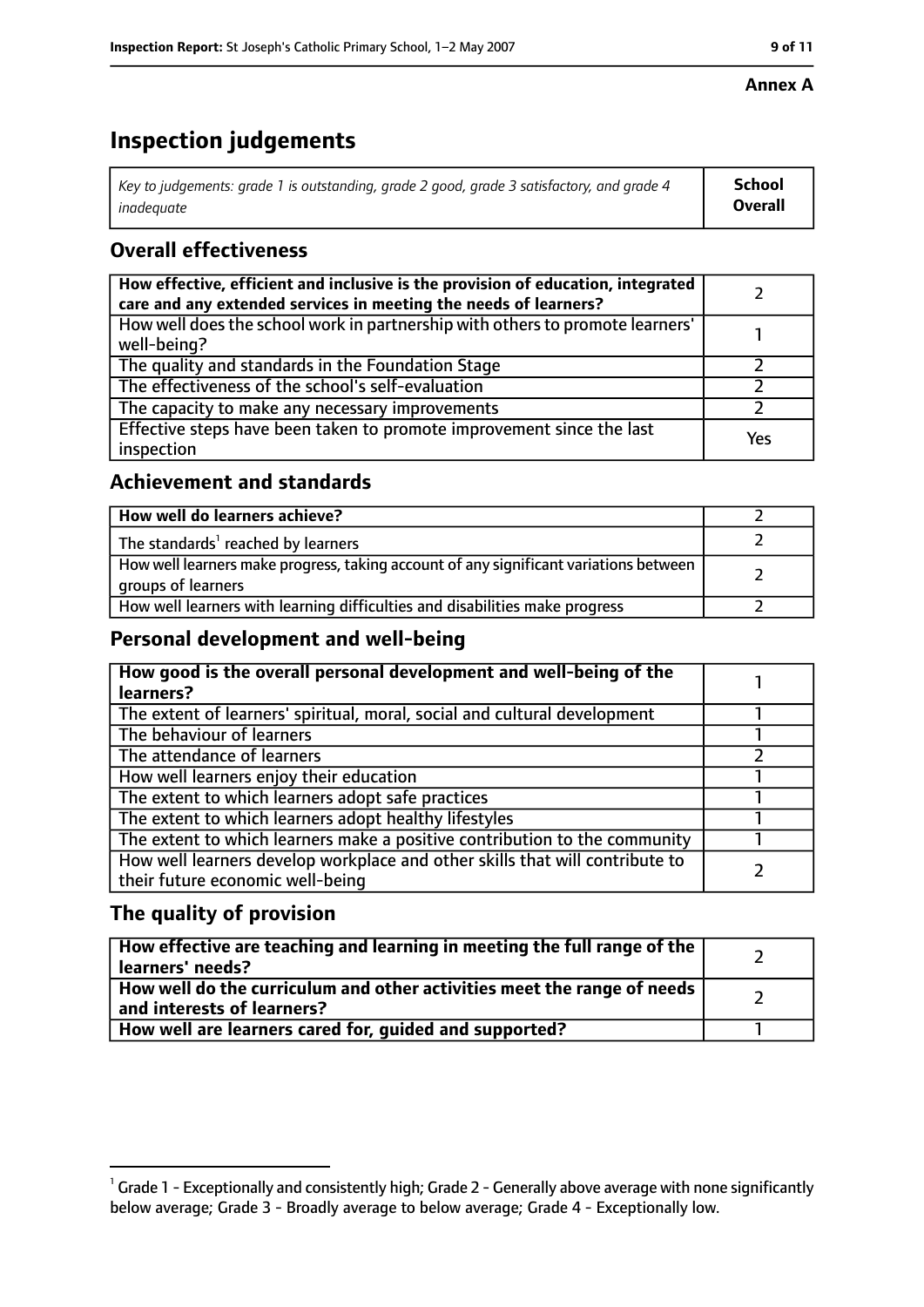#### **Annex A**

# **Leadership and management**

| How effective are leadership and management in raising achievement<br>and supporting all learners?                                              |           |
|-------------------------------------------------------------------------------------------------------------------------------------------------|-----------|
| How effectively leaders and managers at all levels set clear direction leading<br>to improvement and promote high quality of care and education |           |
| How effectively performance is monitored, evaluated and improved to meet<br>challenging targets                                                 |           |
| How well equality of opportunity is promoted and discrimination tackled so<br>that all learners achieve as well as they can                     |           |
| How effectively and efficiently resources, including staff, are deployed to<br>achieve value for money                                          |           |
| The extent to which governors and other supervisory boards discharge their<br>responsibilities                                                  | 7         |
| Do procedures for safequarding learners meet current government<br>requirements?                                                                | Yes       |
| Does this school require special measures?                                                                                                      | <b>No</b> |
| Does this school require a notice to improve?                                                                                                   | No        |